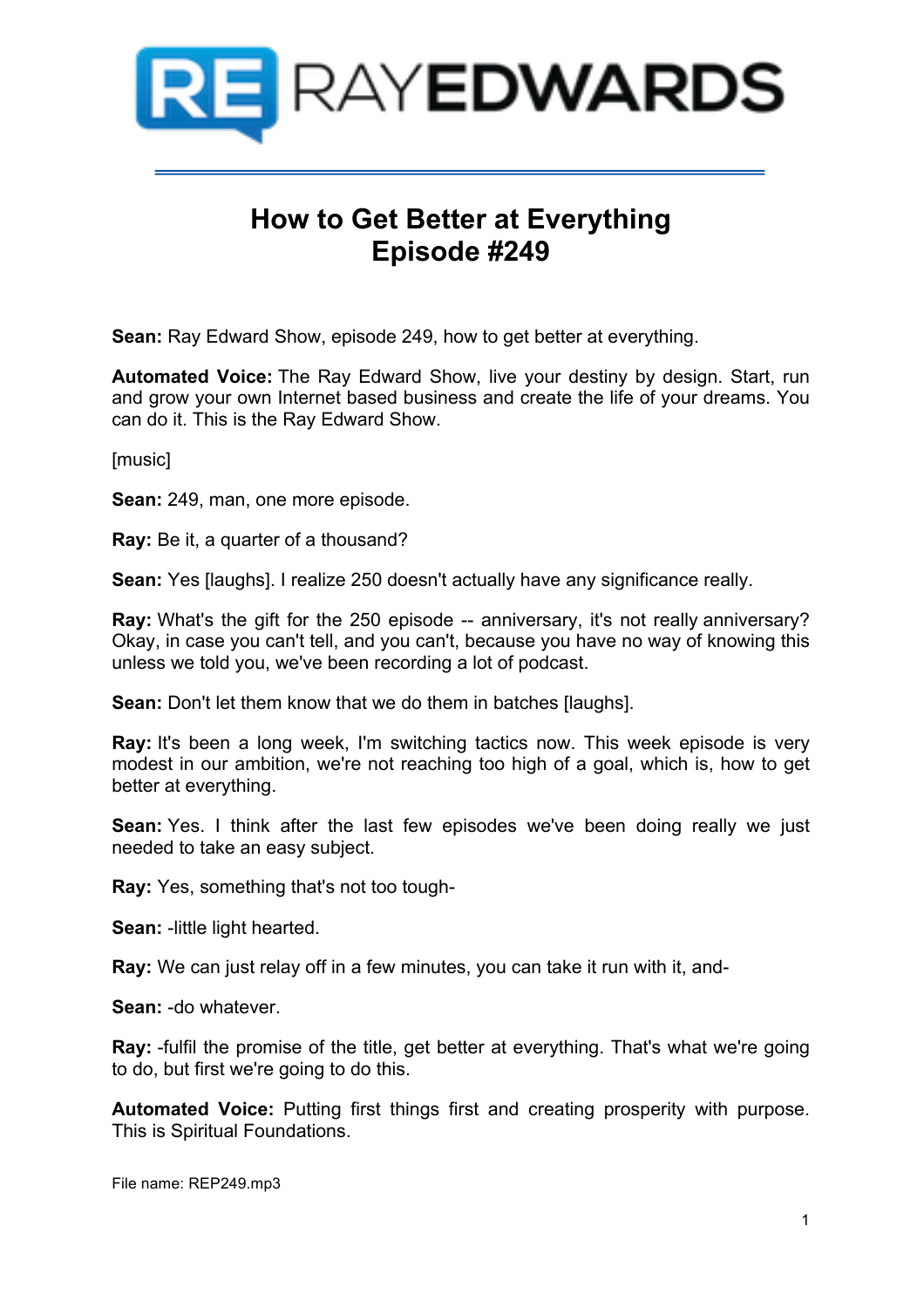**Ray:** Recently I was in a discussion with somebody about -- I want to be circumspect about how I talk about this, but about resisting temptation. Their question was, "Well, I just can't," wasn't really a question, it was more of a statement, "I can't resist this particular temptation, I just can't." I want to encourage you that it is possible for you to resist any temptation, and it takes practice.

You may not achieve it perfectly, anybody who has ever been watching what they eat, trying to eat more carefully, has struggled with this to one extent or another, the temptation to eat things that are not aligned with your chosen nutritional program.

**Sean:** They're going to be careful because there's so many different diets out there, if you say, not eating well.

**Ray:** Right.

**Sean:** They could-

**Ray:** Most of these nutritional programs or diets would agree that chocolate covered cream-filled doughnuts probably shouldn't occupy a huge portion of what you eat.

**Sean:** No, but they do taste good.

**Ray:** They are delicious, and so there are temptations. Can we resist those temptations? This may sound like a small example but addiction to food and the temptation to eat foods that are not good for you is a huge problem for a lot of people. If you don't believe me just go to the mall and sit down and watches people walk by. It's horrifying. I'm not saying that people are horrifying; I'm saying the burden that they carry.

**Sean:** Now if you're really wealthy and you want to do a side by side comparison, fly to London, hangout in Downtown London [laughs]-

**Ray:** -and you'll notice a difference.

**Sean:** [laughs] Then fly back to United States-

**Ray:** -and you notice a difference.

**Sean: Hangout anywhere [laughs].** 

**Ray:** It is possible to resist temptation. For those of us who follow the Bible, who are Christians, who are followers of Jesus, were told in  $1<sup>st</sup>$ Corinthians 10:13, "No temptation is overtaking you except such as is common to man." We're all tempted by the same things. To lesser a degree for some, like somethings that are tempting for me are not tempting for somebody else.

**Sean:** Right. Yes, it's different.

**Ray:** The example that I've heard given, Pastor Bill Johnson talks about the fact that if he is in a restaurant and there's \$100 bill that was left as a tip for the waitress at the last time with the last people that were-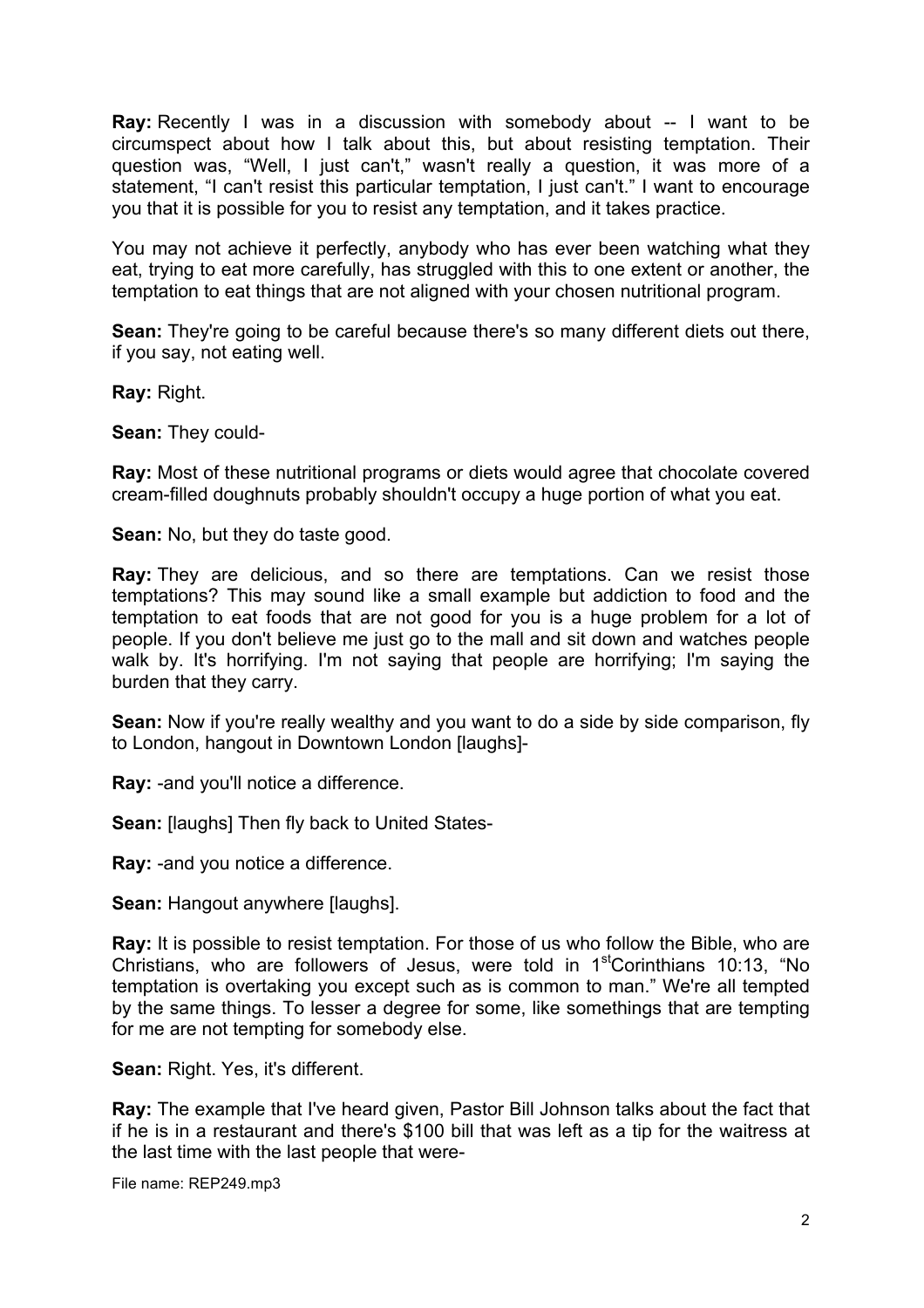**Sean:** With the last people that are at the table?

**Ray:** Yes.

**Sean:** Okay.

**Ray:** That is not a temptation that he is going to steal that \$100. It wouldn't be a temptation for me either, but maybe would for you?

**Sean:** Not me.

**Ray:** I mean "you" in the general sense.

**Sean:** Right. Someone could be tempted by that.

**Ray:** There are things that would be tempting to me that wouldn't be for you. It's always temptations are common to us, to a greater or a lesser degree, but the verse goes on and say, "God is faithful and He will not allow you to be tempted beyond what you're able, but with the temptation will also make the way of escape that you may be able to bear it." That's a pretty powerful promise, that somehow contained within the temptation itself is a way for you to resist it and to be able to bear the temptation and not given to it. Now your next question for me is going to be, "How do I do that?"

**Sean:** How do you do that?

**Ray:** Practice.

**Sean:** Well, to speak to that, real quick, I learned this from a psychologist in Fresno, California.

**Ray:** Would this be Dr. Michael Rigier?

**Sean:** It would be Dr. Michael Rigier.

**Ray:** Whom we respect great.

**Sean:** Yes, yes and his wife.

**Ray:** Paula?

**Sean:** Paula, 100 bucks [laughs].

**Ray:** 100 bucks you guys.

**Sean:** He talks a lot about the connections made in the mind, in the brain. One of the examples that, I think, I got from him, was, well, when we want to deal with the certain situation that maybe is a temptation like food because that's a really common one. People eat to make themselves feel better, they -- it's even subconscious.

**Ray:** What?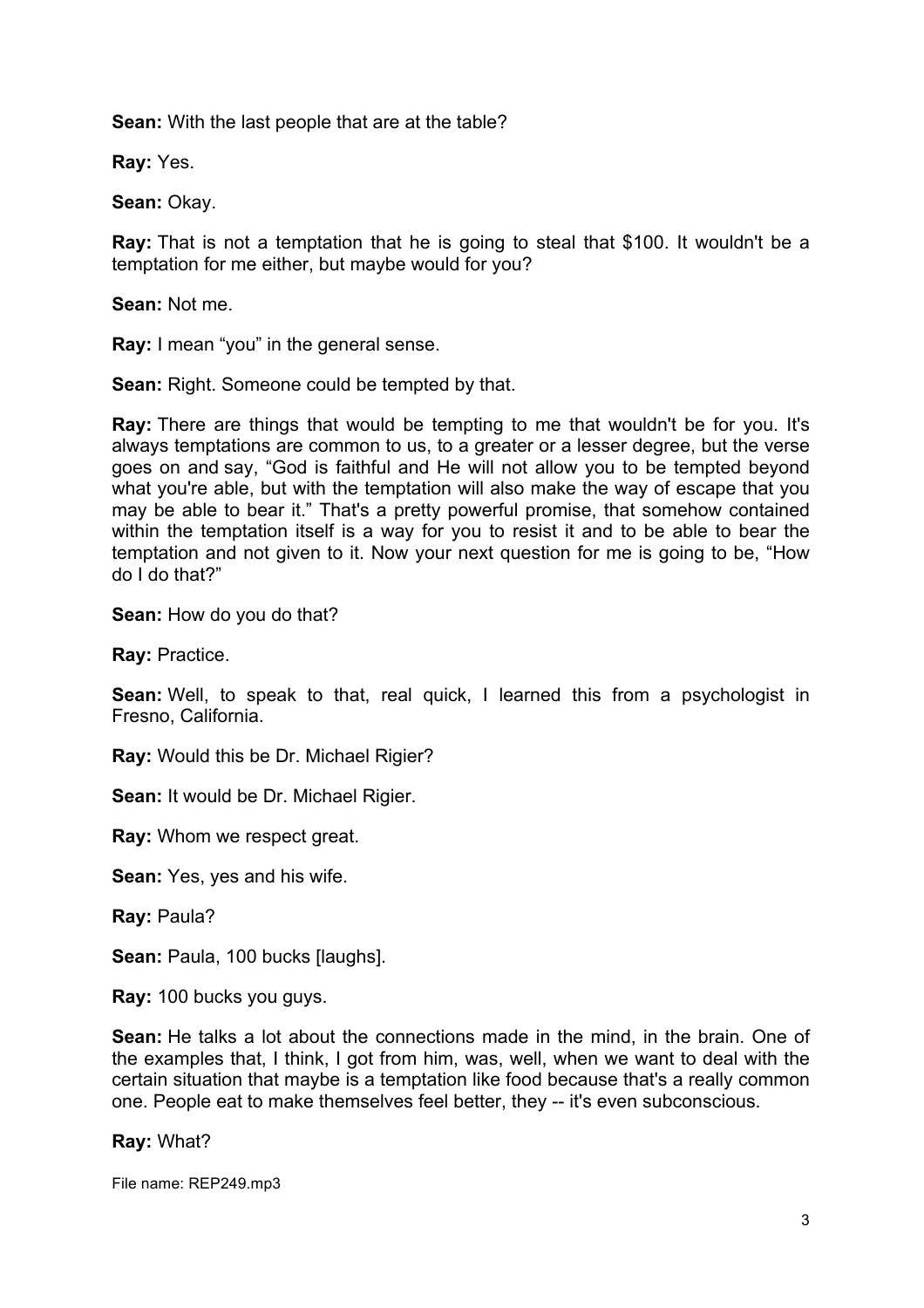**Sean:** I mean it's even a joke. It's like you're driving home, like the girl who just got dumped, what'd she do on the way home?

**Ray:** She stops at the ice-cream shop.

**Sean:** And get a big tub of ice-cream.

**Ray:** Pretends that ice-cream is love.

**Sean:** Right [laughs]. That's a great, great video [laughs]. That's real common. Well, when we're doing that, when we create certain behaviors in the brain we create neuro pathways, and it's going to sound Star Trekier weird. But as you're using neuro pathway it becomes easier and easier for a little electric impulses to travel down that way, and it becomes easier and easier for you to use that as your-

**Ray:** It's just your automatic chosen path.

**Sean:** For some people who've been struggling with their weight and identity issues for years -- decades, they eat to "make me feel better" even if a subconscious is like a five lane highway. They can get on that thing and cruse 70 miles an hour, no problem. Now the reason temptation feels hard is because what you have to do when you're tempted to get on that highway you have to decide "No I'm going to bushwhack a new trail."

**Ray:** Which is a lot of work?

**Sean:** A lot of work.

**Ray:** It's lot of resistance that you meet.

**Sean:** Because it's so much easier to just get on the highway. If you just look at it that way it's like, "Okay, this happen." Sometime we use the word "addiction" I think, too much, because an addiction is a chemical dependence upon something. I would call it a habit. If you think of it that way it's like one's a highway and the other one is like trail that you have to bushwhack, lot make sense, and it also makes a little bit more surmountable because it doesn't feel impossible, so, "Okay, I realize that this choice is going to be a little bit harder."

The good news is the more you chose to go down that path you want to bushwhack, you still have to hike but you want to bushwhack.

**Ray:** The more you practice.

**Sean:** Right. Then as you hike it then it will become more just an easy foot trail, and then you pave it.

**Ray:** Eventually the weeds start to grow over the old path.

**Sean:** Right. The old highway starts to crumble because you're not using it anymore.

**Ray:** Much like the highways in the *Walking Dead.*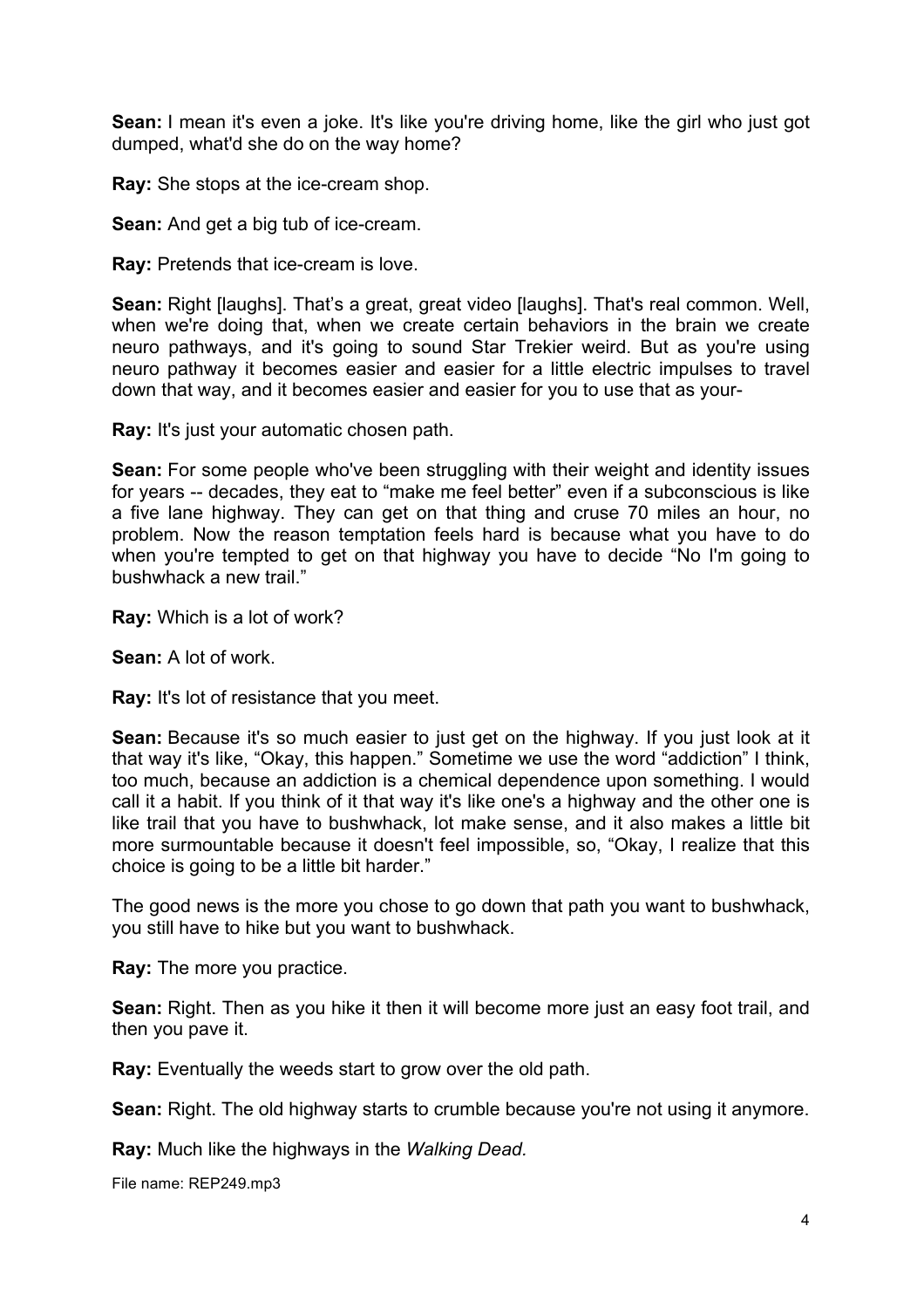## **Sean:** Yes.

**Ray:** They crumble and grass start growing up between the cracks, and before you know it the highways are gone. That's how you begin the process of resisting and creating a new path for your brain.

**Automated Voice:** Now, simple hacks that make life cheaper, easier, and faster. Ray's tip of the week.

**Sean:** Hi. For this tip of the week I just want to talk about Facebook lead ads.

**Ray:** Facebook lead ads, what are those Sean?

**Sean:** Those are different from just normal Facebook ad. Normal Facebook ads are kind a like Goggle Edward ads but they're just in Facebook newsfeed, so you have an image, and a headline, and you're like, "Hey, check out my new book, or retraining on this thing," or whatever it is. They click on it, and takes them to a landing page, they opt-in, or they buy, or whatever. Facebook lead ads allows people to be added to your Email provider -- your CRM without ever leaving Facebook.

**Ray:** What?

**Sean:** I've heard about it, you send me an email about them like a month ago.

**Ray:** That's true, I did. What I just did, I was just feigning surprise as if I didn't know what you're talking about.

**Sean:** It doesn't seem to be like something that a lot of people know about.

**Ray:** That's true. I don't see lot of people using it, and when I bring it up to people they act like they've never heard of it before.

**Sean:** And so I just start experimenting with that in our business, and also my own personal platform blog [sic] thingy, within the last week or so, It's awesome because what happens is people see an ad like they would normally, they click on it and a little box pops up, like a little opt-in form. You can put the text that's in there, and you say why should put their name and their email. Then you got integrated with your CRM like Infusionsoft, MailChimp, click Convert kit.

That's the only tricky part, if you can't directly integrate it you can download the CVS file -- CSV file periodically upload, but that's not as great. Basically what happens here is people see your ad they click it, they just get a little pop up, they put their name and their Email, and they never leave face back. Why is that important? Because it streamlines the process and makes it so much easier for people to get what-

**Ray:** Fewer clicks, less confusion and they get what they want faster and easier.

**Sean:** They don't feel as afraid to click on the ad because it's not going to take them out of Facebook. We've been using it in our business and in order to plug it into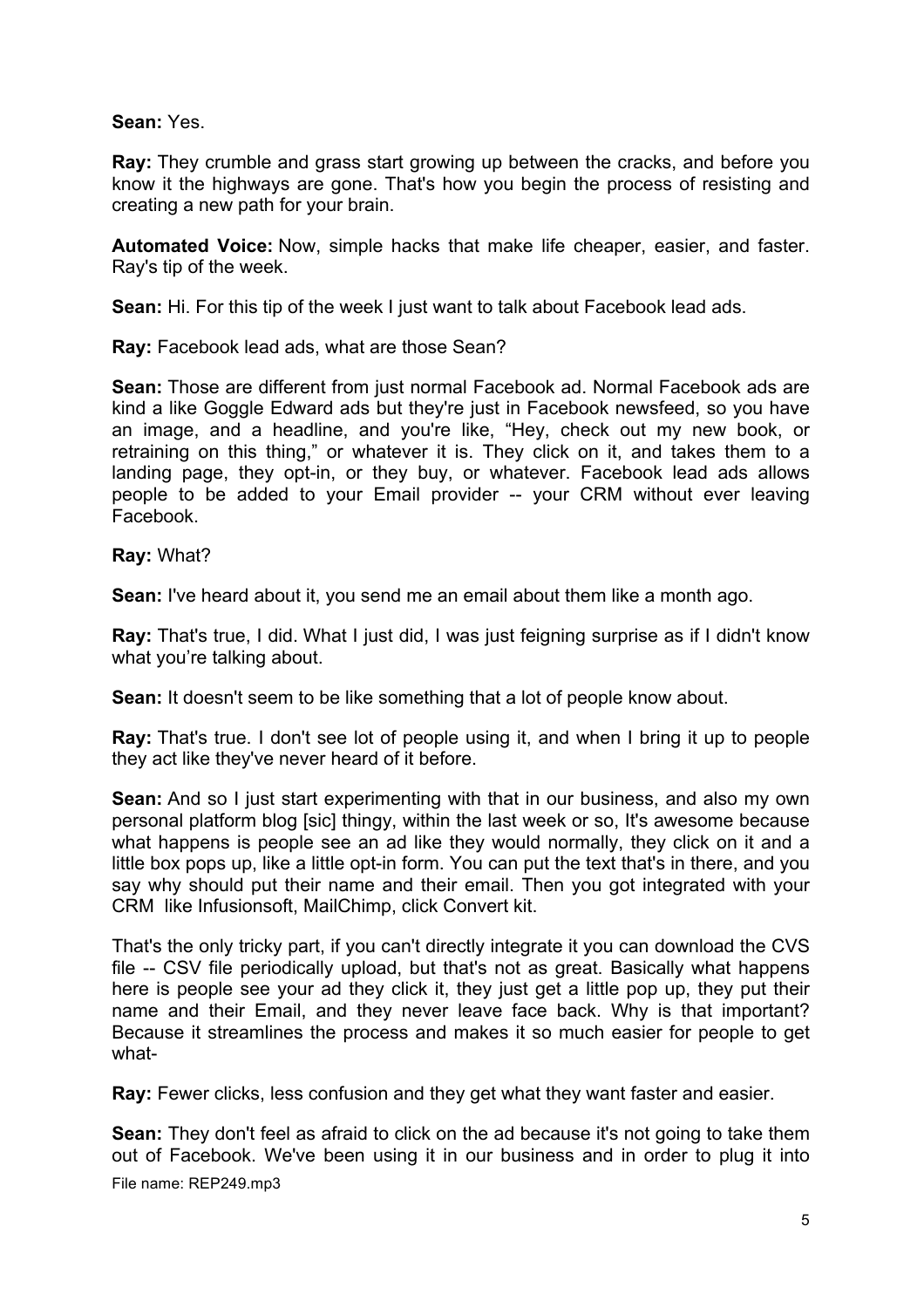Infusionsoft there are bunch of different services that will do it. We use PlusThis and they just have an integration where they talk to the Facebook Lead Ad and Infusionsoft. Every time it happens, PlusThis just carries the information over to Infusionsoft.

Infusionsoft has something like convert kit. You can use a product like a Zapier or lead bridge or something like that that will talk between the two. But it is producing opt ins at a rate that we haven't seen before.

**Ray:** Very inexpensively.

**Sean:** Yes. When it comes to marketing and doing ads I would encourage you to look up to Facebook Lead Ads. They are a little complicated to set up and get everything hooked up. But once you get them going, they're the way to advertise on Facebook if you ask me.

**Ray:** The way to build your email lists which everybody wants.

**Automated voice:** Now, our feature presentation.

**Ray:** All right so this week's feature presentation is how to get better at everything including Facebook Lead Ads. I lost the music there. But since we're not editing, I'm just going to keep going.

**Sean:** We're professionals.

**Ray:** The key two words in how to get better at everything or anything here they are, are you ready?

**Sean:** I'm ready.

**Ray:** Magic words; be determined. A lot of people are very disappointed right now. I was going to say they're tuning out but we don't really tune out podcasts.

**Sean:** No that's a hold over-

**Ray:** From a different technology.

**Sean:** From a different era. Because how many people even tune their radios now?

**Ray:** [laughs] None of us.

**Sean:** No one. You just scan right or you just know the frequency and you type it in.

**Ray:** Unless you have an antique radio.

**Sean:** You're right. But no one turns the dial that actually moves that thing. [laughs]

**Ray:** I'm feeling such nostalgia now. You used to squiggle that thing back and forth trying to get it right on the station.

File name: REP249.mp3 **Sean:** You get staticky, clear, clear, staticky go back, go back.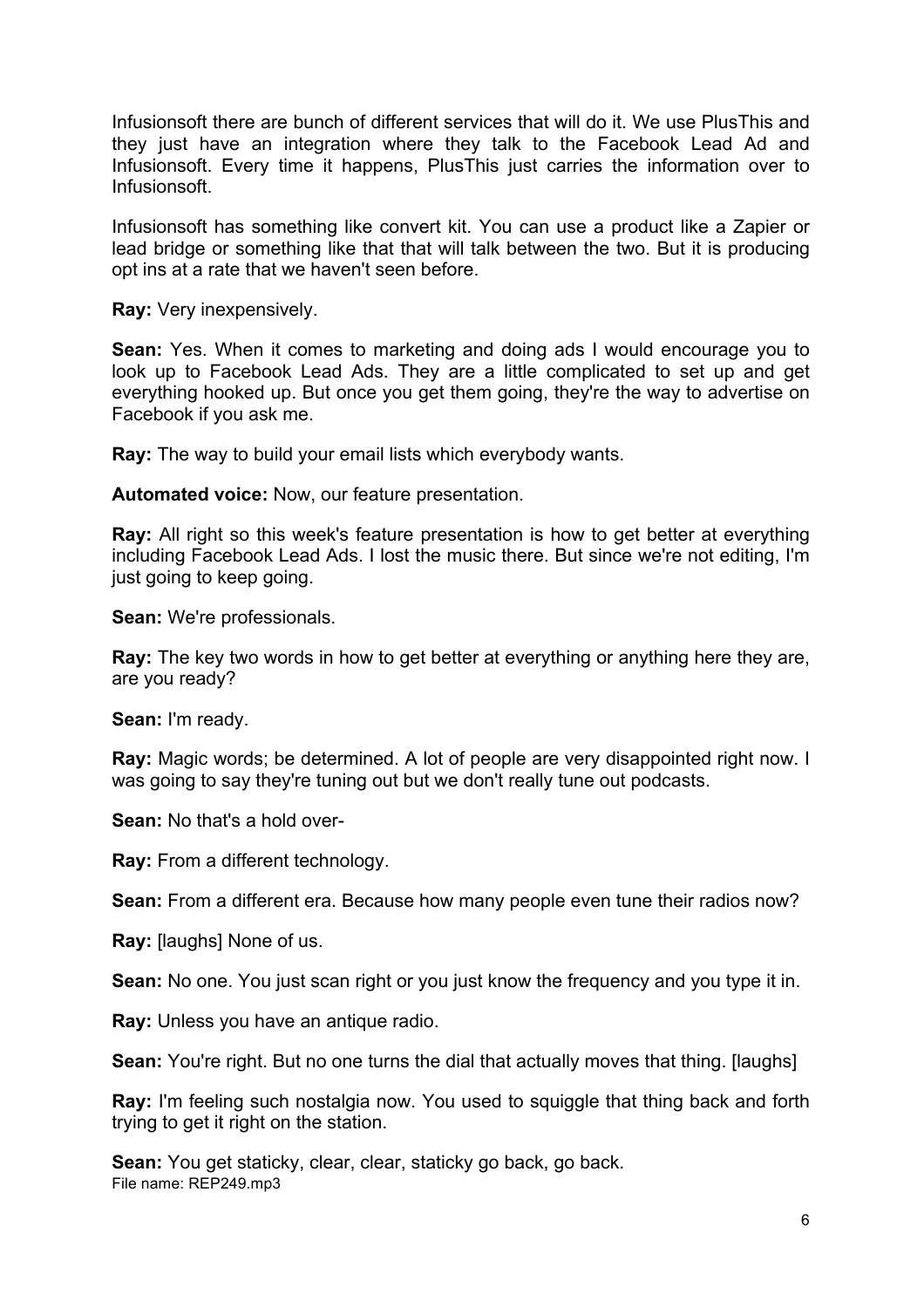**Ray:** Be determined, what do I mean? There are five ways you need to be determined in order to get better at everything. This is going to sound so stupidly simple that your temptation will be to disregard it and say, "Well this is-"

**Sean:** Stupidly simple.

**Ray:** This is common knowledge," and as Brandon Buchardt says, "Common knowledge is usually not common practice."

**Sean:** That is true.

**Ray:** We won't enumerate that you can see that for yourself. There's no reason to make you feel bad or to make ourselves feel bad. Number one; determine where you really are. This is hard for a lot of people because people either want to make things out to be worse than it really is or they want to make things out to be better than it really. They didn't want to be an optimist or pessimist. My saying is neither an optimist nor a pessimist but be activated by reality.

**Sean:** I like pestimist [sic] [chuckles]. I'm just trying to think what a pestimist [sic] is. Some one that's a pestimist [sic] is?

**Ray:** Somebody that pesters you.

**Sean:** You don't have any experience of that? [laughs]

**Ray:** Specializes in pestering you.

**Sean.** You don't have any experience of that like right now?

**Ray:** No it doesn't bother me either. I am too calm, cool and collected for that to bother me.

**Sean:** How many times at **[unintelligible 00:13:34]** academy did I mess my words up? I talk about a well page.

**Ray:** We're working on your well page. Then there was that time you were singing.

**Sean:** [laughs] Sorry.

**Ray:** The point is to recognize how things really are, not make them worse than they are which is what most people's tendency is to make things out worse than they are. Like I always fail at diets, I'm always going to be fat. I'm always going to be in debt. I'm always going to be broke. That's a big pronouncement you're making and it's really making things out to be.

Or another form of mistakes is just exaggerating the emotional content of the situation. You might have a conversation with somebody and they may annoy you. But what you might say is, "He made me furious. I'm just enraged by his behavior. It's outrageous."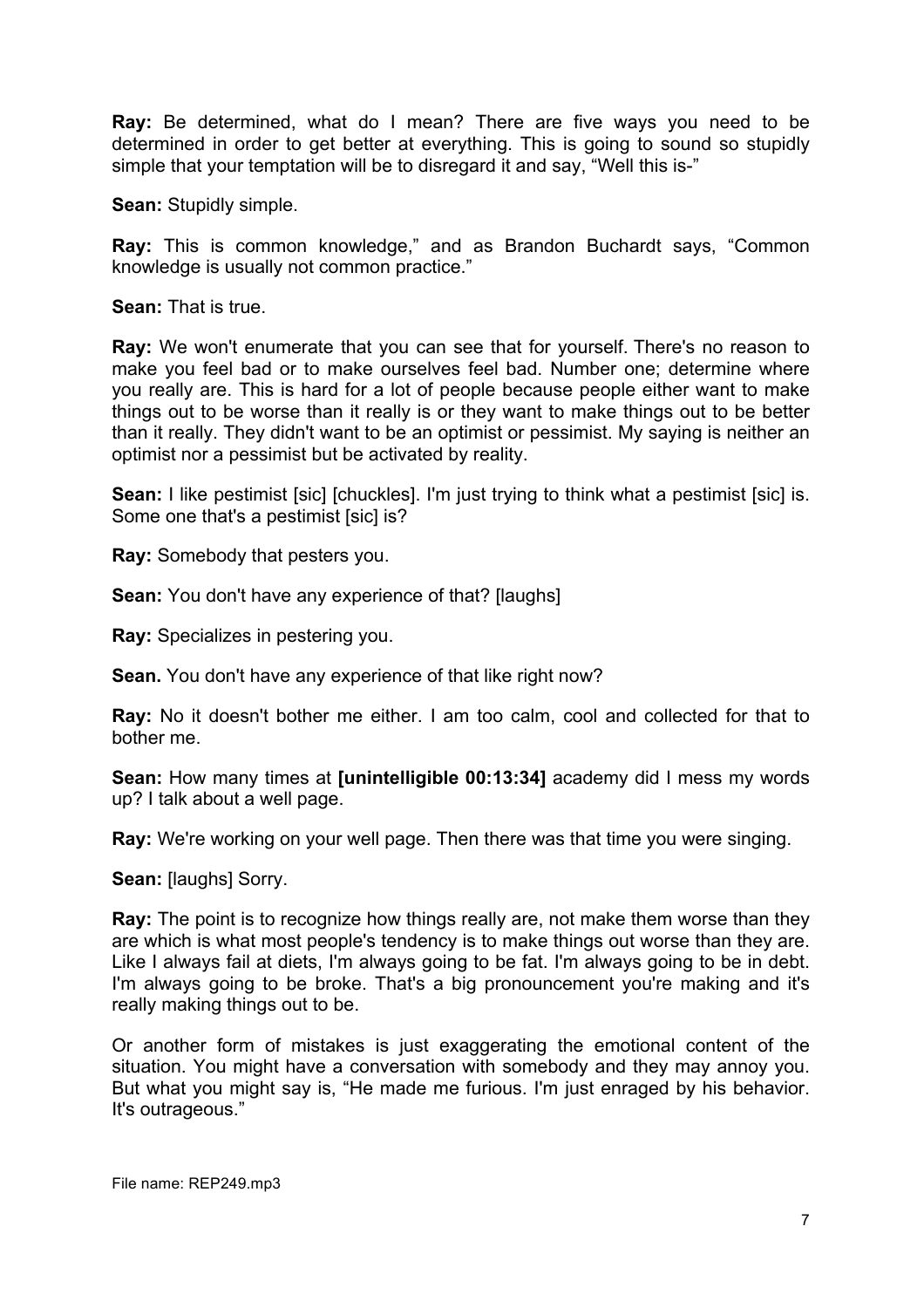**Sean:** Or it's something along the lines as, "I just hate it when-" when reality is probably it is moderately aggravating.

**Ray:** So just speak about it the way it really is and then don't paint over problems. If you're half a million dollars in debt, don't say I've got a little bit of debt. Say to yourself, "I have half a million dollars in debt. I need to pay off." Just recognize things as they are. Step two; determine where you want to be. This is the difference between where you are and where you want to be and really to determine it with specificity.

Be very exact in your language about where you want to be as well and how it is different from where you are. This is for a lot of people, this is also difficult. They think they are going to pluck something out of the air as a goal or a target and that that's going to be good enough. Usually it's not true because -- ask yourself this question, how many times have you set a goal monetarily or health wise or in a relationship and you haven't followed through on that goal?

The reason behind that is they are in somewhere in your mind, there is more pleasure associated with not doing the stuff that gets you where you want to get to than there is with just suffering through with the actual problem that you have. It's just less painful to eat the donut in the moment. Although over the long haul it will be more painful as you continue to balloon. One good way to set your goals or the targets you're aiming for is a book written by our friends Michael Hyatt and Daniel Harkavy. The book is called *Living forward, a proven plan to stop drifting and get the life you want*.

This is one of the best books I've ever read on goal setting and putting together a plan for your life. I highly recommend it. You don't have to wait till New Year's Day to do this any day can be New Year's Day for you. You can find it on Amazon. It's well worth it. I've been through this process a couple of times and I find it extraordinarily useful. My life plan that I got out of this book is something that I have on my -- it's in my Evernotes, it's in my iPhone, it's on my iPad. I can always refer to it and to remind myself of why I'm working toward the things I'm working toward.

Step number three after you've determined where you want to be is, determine the cost of getting there. There is going to be a cost. It's going to be financial-

**Sean:** It could be time.

**Ray:** It could be the discomfort of dealing with certain relationships.

**Sean:** Or the discomfort of dealing with the weight machines.

**Ray:** I have dealt with that.

**Sean:** Or free weights if you like to go like that. That's more my ideal.

**Ray:** Sometimes I'm dealing with the discomfort of just thinking about the weights. Doesn't sound pleasant. Seems like it could be more pleasant to just to lay here on the couch and read.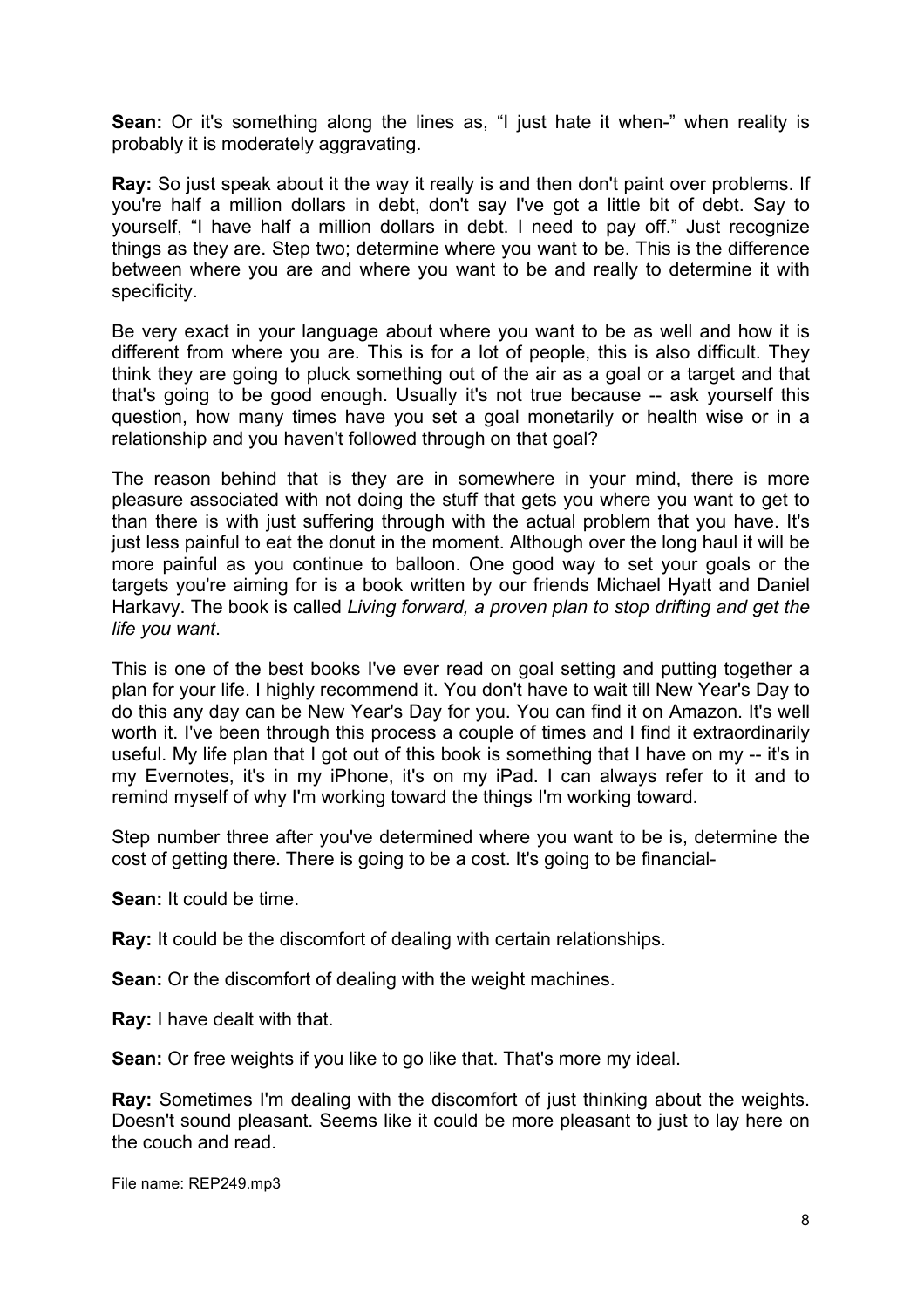**Sean:** Eat this donut.

**Ray:** Eat this donut and then the next one.

**Sean:** Until the whole box is gone.

**Ray:** You've got to determine what the cost is going to be. Again be realistic about how much it's going to cost you in terms of money, time, effort, discomfort. For some people, one of the things they have to do to get from where they are to where they want to be is change relationships. They need to stop associating with some people in their life and begin associating with a new peer group or even close friends. It doesn't mean you don't love people. There comes a point where being around certain people, being in certain relationships is no longer healthy for you.

**Sean:** You hear that a lot. I've heard from people like in our mastermind or other masterminds or even just in life saying that once they achieved a certain level of success which predicated that they adopt a new mindset about life and their business and everything. I've heard it a lot. They make comments like, "Oh I was hanging out with some people I used to hang out with all the time and I just can't hang out with them anymore. I didn't realize it but they're just so negative."

**Ray:** The way they think is so different from how I think now. Part of it is you can't afford to continue to be influenced by those thoughts.

**Sean:** You just recognize this is having a bad influence on my heart, on my soul, on my mindset however you want to-

**Ray:** I used to work with somebody who I never to his face and never to other people that we worked with but in my own thoughts and yes in my own home, I referred to him as ewe. Because everything that happened he found a negative twist to it. He was the guy who could always find a cloud around every silver lining. Eventually I had to reach a point where I realized, I cannot afford to be around this guy.

**Sean:** Sometimes it's painful because sometimes these relationships are long relationships.

**Ray:** This person was a friend for years and we spent lots of time together. I didn't have a formal meeting with him where I said-

**Sean:** Our friendship is over.

**Ray:** "I can no longer afford your stinky, negative attitude." Sometimes you do have to do that.

**Sean:** But most of the time people are going to see the mindset shift in you as well and it will be a natural-

**Ray:** I'm pretty sure I had begun to irritate him as much as I he irritated me. Because I was turning into Mr. Sunshine and he was not.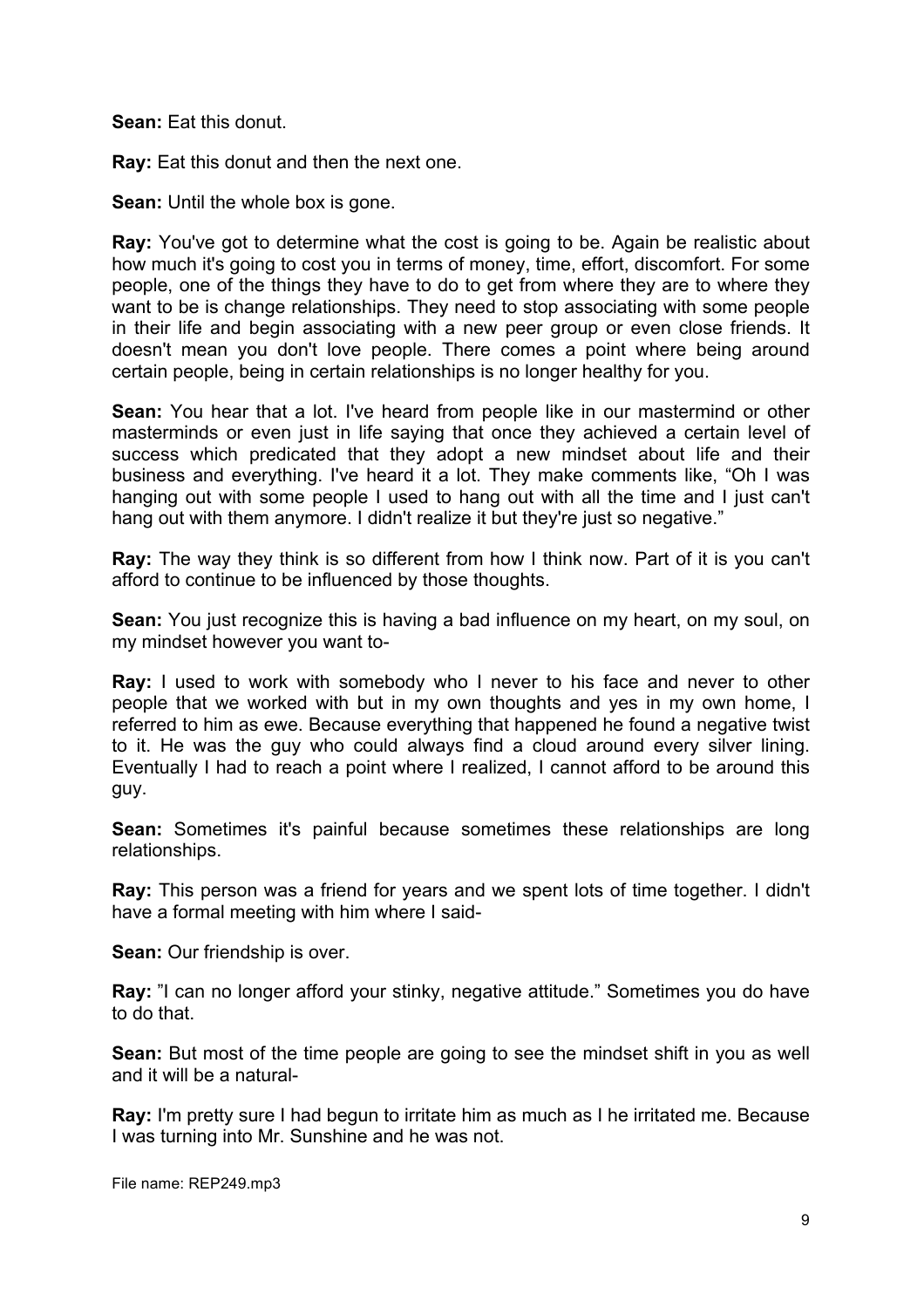**Sean:** Mr. Sandman [singing]-

**Ray:** Different concept.

**Sean:** -bring me a dream. [hums] I don't know the rest of the words.

**Ray:** Make him the cutest that I've ever seen.

**Sean:** Oh, really?

**Ray:** Yes.

**Sean:** It's not actually about a dream?

**Ray:** No.

**Sean:** It's a girl wishing for-

**Ray:** Yes. If step three is determine the cost to get you where you want to be-

**Sean:** Wow. Where did we go? [laughs]

**Ray:** Where do we always go?

**Sean:** What were we talking about? Relationships? I realize it relates but when you bring us back around it's like, "Wow." [laughs]

**Ray:** Now that you say that, let's review.

**Sean:** [laughs] Where were we?

**Ray:** How to get better at everything. Number one, determine where you really are. Don't be an optimist nor a pessimist but be a realist. In this phase, there's a time for dreaming and optimistic thinking, and there's a time to just look at reality and see, "Where am I really?" And then, step two, determine where you want to be, and do that with accuracy. And number three, determine the cost to get there. And then, number four, this is going to come as a real shock but this is the hard part that most people don't want to do, and that is, determine if you're willing to pay the price.

**Sean:** Yes. I often think about this going back to the food and exercise thing. I look at this and, "I don't always win this battle but I'd like to say that I win it more often than I lose it." Is, if I look at that donut I couch the question is, what do I want more?" Not what's wrong for me or anything like that, but what do I want more? The momentary pleasure of that donut, right now, or the physique that I'm looking for? The health. What do I want more? And that helps me.

Do this because that's what I'm doing. I'm determining if I'm willing to pay the price. If I want the physique more am I willing to pay the price of not eating the donut right now? Yes. And every once in a while, when I'm weakened, no.

**Ray:** The answer is no.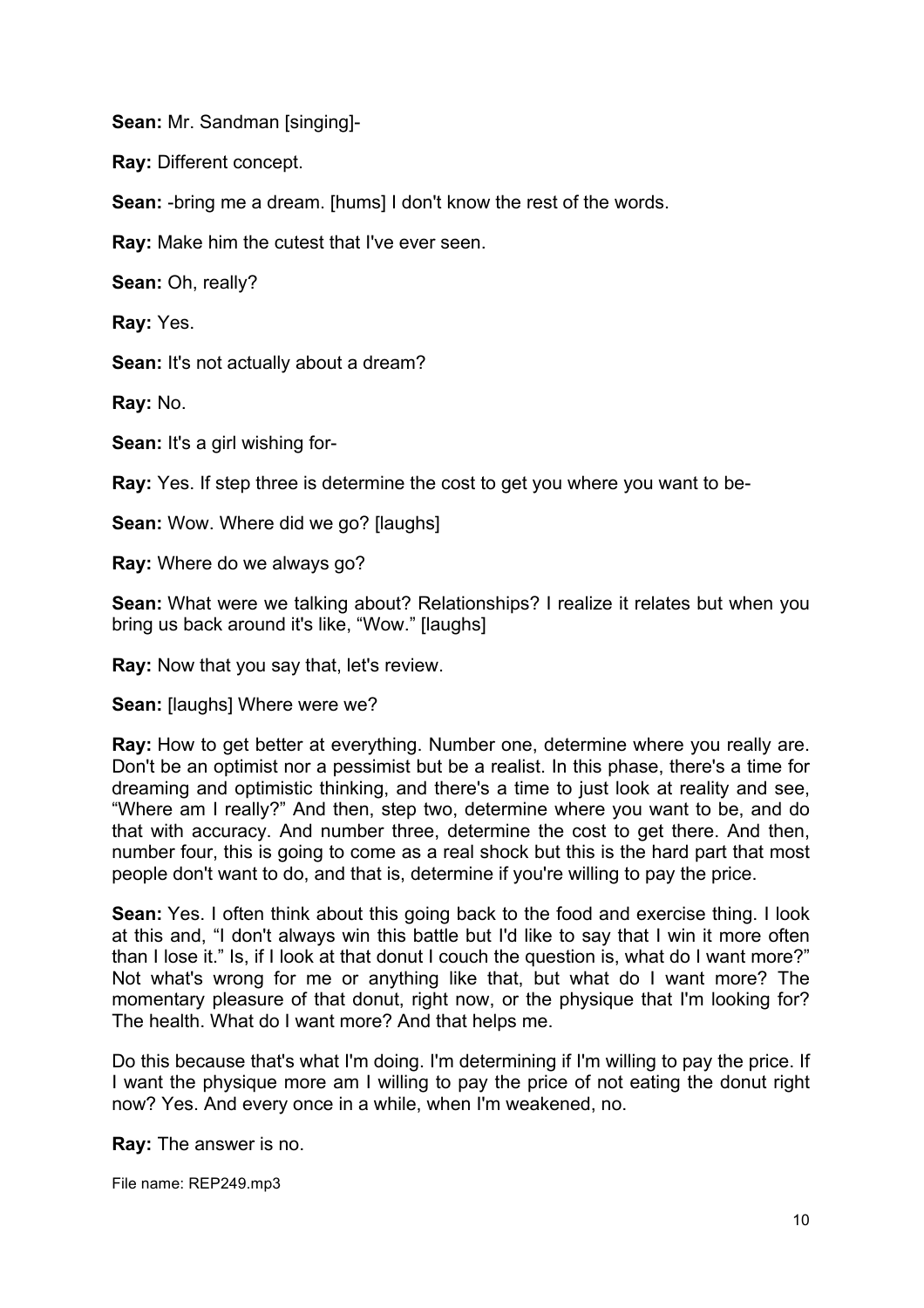**Sean:** No, I am not willing to pay that price.

**Ray:** I want the donut more.

**Sean:** Yes. [laughs]

**Ray:** And step number five, of course, is to determine to pay the price. It's like that moment you're just describing, which is the moment of decision, and that's where you get to test the integrity of your belief and your resolve. I've taught it various times on things like the discipline for building a business, and on discipline required to write, and time management and productivity or something that people ask me about a lot.

I can give you a number of systems for managing your time better. I didn't invent any of them but lot of times I point people to the David Allen *Getting Things Done* system, and what people would tell me is, "I tried it. It didn't work for me." I'm like, "That's not possible." If you did it, it would work.

**Sean:** Again, going back to the health and fitness thing, that's a perfect example as well. How many diets and exercise programs are out there, are coming out and are going to continue to make billions of dollars, but when it comes down to it, at the end of the day, what are all of them? Eat less, exercise more.

**Ray:** Boom.

**Sean:** If someone says, "It didn't work for me."

**Ray:** The system works if you work the system.

**Sean:** Right. You might have to find the unique executables for your specific situation but-

**Ray:** But it works. I've had this discussion with a number of people on productivity systems. There's a couple of people I have in mind who I know have been through it, like round-robin, the Franklin Covey system, the GTD system, and different ways of thinking about time management, and they're always telling me, "None of these work and I don't know what the problem is." And I've had to tell a couple of people, just flat out.

Well, the reason it's not working is, in the moment where you get to decide what you're going to do next, in that moment; you did not have the integrity to make the right decision.

**Sean:** And integrity, you don't mean you're a dishonest person. We mean being congruent, internally and externally.

**Ray:** With your values and the decision that you made to pay the price. Thank you for that clarification because some people would think, "Oh, you're saying they're a bad moral person?"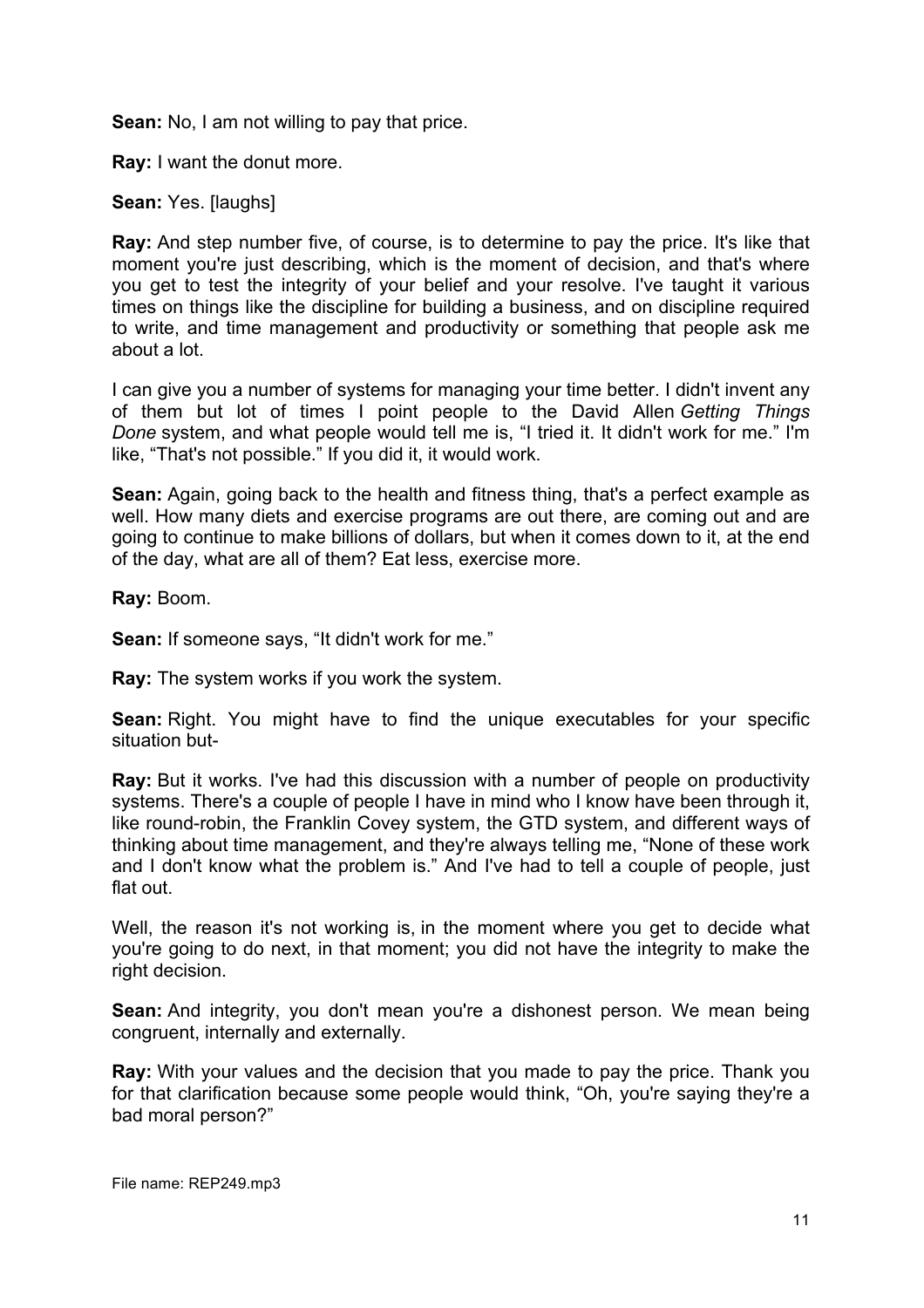**Sean:** No, we're saying that there's a breakdown between what they say they're doing, and what they actually do.

**Ray:** Right. It's like on *Star Trek* when they give the report on the hull integrity. That's how well is the ship holding together. That's what we're saying. The five steps to getting better at everything.

**Sean:** How did they know that?

**Ray:** They have a computer.

**Sean:** Just wondering. How did they -- [chuckles] "Hull integrity is at 12%." How do you know that? [laughs]

**Ray:** It's calculus. Space calculus.

**Sean:** Space calculus.

**Ray:** The five steps to getting better at everything are: number one, determine where you really are; number two, determine where you want to be; number three, determine the cost to get there. Number four, determine if you're willing to pay the price; and number five, determine to-

**Sean:** Pay it.

**Ray:** -pay it.

**Sean:** That's really where the rubber meets the road.

**Ray:** That's exactly right. That's the hard part, and unfortunately, there is no easy way to do the hard part.

**Sean:** No, there's no system out there that takes the hard part away.

**Ray:** No. But that's what makes life interesting, and every gain in life is like exercise. The gains that you get in muscle are formed by pushing hard against resistance that causes discomfort.

**Sean:** Yes. That's good.

[background music]

**Sean:** All right, if you think this podcast would be helpful for others please help us by subscribing in iTunes, and giving us a rating and a review. You don't subscribe by doing that.

**Ray:** See you in the last episode.

**Sean:** Make sure you put your real name in the website and when we have our, now infamous, re--

File name: REP249.mp3 **Ray:** Self-serving, reading our own reviews podcast episode.